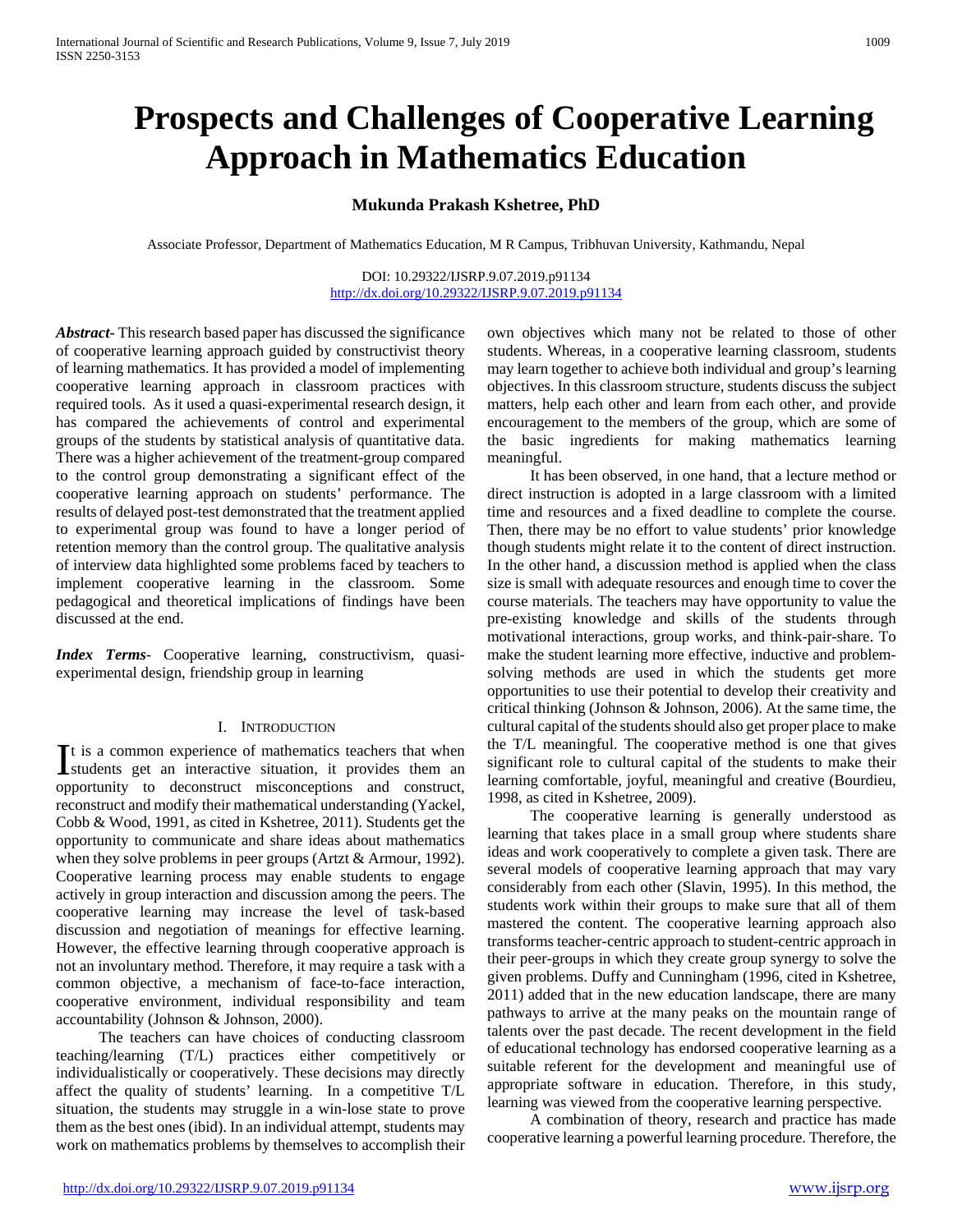cooperative learning process was designed and implemented to get all group members to participate in meaningful learning of mathematics. The purpose of this study was to design, implement, and assess the effectiveness of cooperative learning of mathematics through the real classroom practices. Thus, the materials and methods for this approach were framed to implement and examine in the natural setting of classrooms for both the qualitative and quantitative assessment of the phenomenon. In this study, the major research questions intended to be answered in Nepalese context were as: How does cooperative T/L approach get hold of better achievement than conventional T/L system? What are the problems being faced by teachers while adopting the cooperative learning approach in T/L mathematics?

## II. THEORETICAL FRAMEWORK OF COOPERATIVE LEARNING

 In the decade of 1980, the constructivist theory was widely accepted. There was a great contribution of Jean Piaget who established constructivism as a leading theory of learning mathematics which emerged an alternative conceptions movement in science education (Duit, 1995 cited in Ernest, 2010). Many scholars have attempted to develop a form of social or radical constructivism based on a Piagetian or neo-Piagetian constructivist theory of mind.

 There are four philosophies of constructivist learning trivial constructivism, enactivism, radical constructivism, and social constructivism (Ernest, 2010). The trivial constructivism argued that knowledge is built up actively by cognizing subject instead of passively receiving it. It accepts that true representation of the empirical and experiential worlds is achievable. The principle of enactivism claims that the individual continually changes schematic structure which determines its own actions and its orbit. It is about spontaneous self-organization based on the interaction of an individual and the situation (Reid et al. 2000, cited in Ernest, 2010). Actually, it is a process of construction of lived world through own active action and reaction revealed in learner's own circumstances.

 In radical constructivism, learners build up their knowledge based on their pre-existing knowledge and personal interpretation of their experiences. It includes the individual construction of various affective responses along with their attitudes, feelings, beliefs and values. There is a great role of schemas as well. Nonetheless, in social constructivism, the construction of knowledge takes place in the social phenomena. According to Earnest (1995), there are two types of social constructivism. They are - Piagetian theory of mind which is attached on some social and developmental aspects (Piaget, 1976, cited in ibid) and Vygotskian theory of mind in which social contexts are more shared in the forms-of-life through conversation and learners' zone of proximal development (ZDP) (Vygotsky, 1978).

 The different versions of constructivism imply that the knowledge is constructed based on learner's pre-existed knowledge, social interactions, dialogues, revised conversations, self-reflection, and contextual and situated environment. The basic principle of constructivist theories is that all knowledge is constructed by the individual through active construction of meanings of experiences. It is formed in the mind which cannot simply be transmitted from teacher to students. Thus, mathematics

 The main theoretical base of cooperative learning is constructivism. In this regard, constructivism has properly outlined the creative role of students, teachers and organization along with the creation of cooperative learning environment in the classrooms. The cooperative learning is based on four major perspectives - motivational, social cohesion, cognitive and developmental. Motivational perspective focuses primarily on the reward or goal structures under which students work successfully (Slavin, 1995). According to Johnson and Johnson (2006), the reward is based on group performance which is the sum of individual performances. It may create an interpersonal reward structure in which the peers withhold encouragement in response to peers' task-related efforts. However, in social cohesion perspective, the students help their peers learn and remove the misconceptions because they care about the group (Slavin, 1995). The main characteristic of social cohesion is to conduct team building activities so that the group learning becomes effective.

The cognitive perspective grasps cooperative norms and feeling among students which may increase students' learning achievement (Johnson & Johnson, 2006). It is done with cognitive processing of information which helps in meaningful learning. Similarly, the developmental perspective emphasizes the interaction among students around appropriate tasks to increases their mastery of concepts. In this regard, Vygotsky (1978) introduced the idea of Zone of Proximal Development (ZDP). In his view, collaborative activities promote students' progress by challenging and shifting one another's ZPD.

 For such a cooperative group work, they need to be internally motivated, socially cohesive, cognitively interactive and developmentally shifting their cognitive and affective level with an encouragement to enjoy in their trustworthy peer-groups even to attempt and solve the mathematical problems. Further, the cooperative learning is based on students' group work with certain principles such as positive interdependence, equal participation, face-to-face interaction, structured investigation, individual accountability, team accountability, and forming and processing small groups (Stahl, 1994 cited in Kshetree, 2012).

# III. METHODOLOGY

## **Research Design**

 As per the nature of the study, the research design was a mixed method with qualitative and quantitative both. The purpose of this study was to determine the effects of the cooperative learning approach by implementing it among the small groups of students. Its' effect was measured through the achievements of the students through three different tests (pretest, posttest and retention test). It also collected the opinions and attitudes of students and teachers toward this T/L approach. In order to measure the effect of cooperative learning method, it was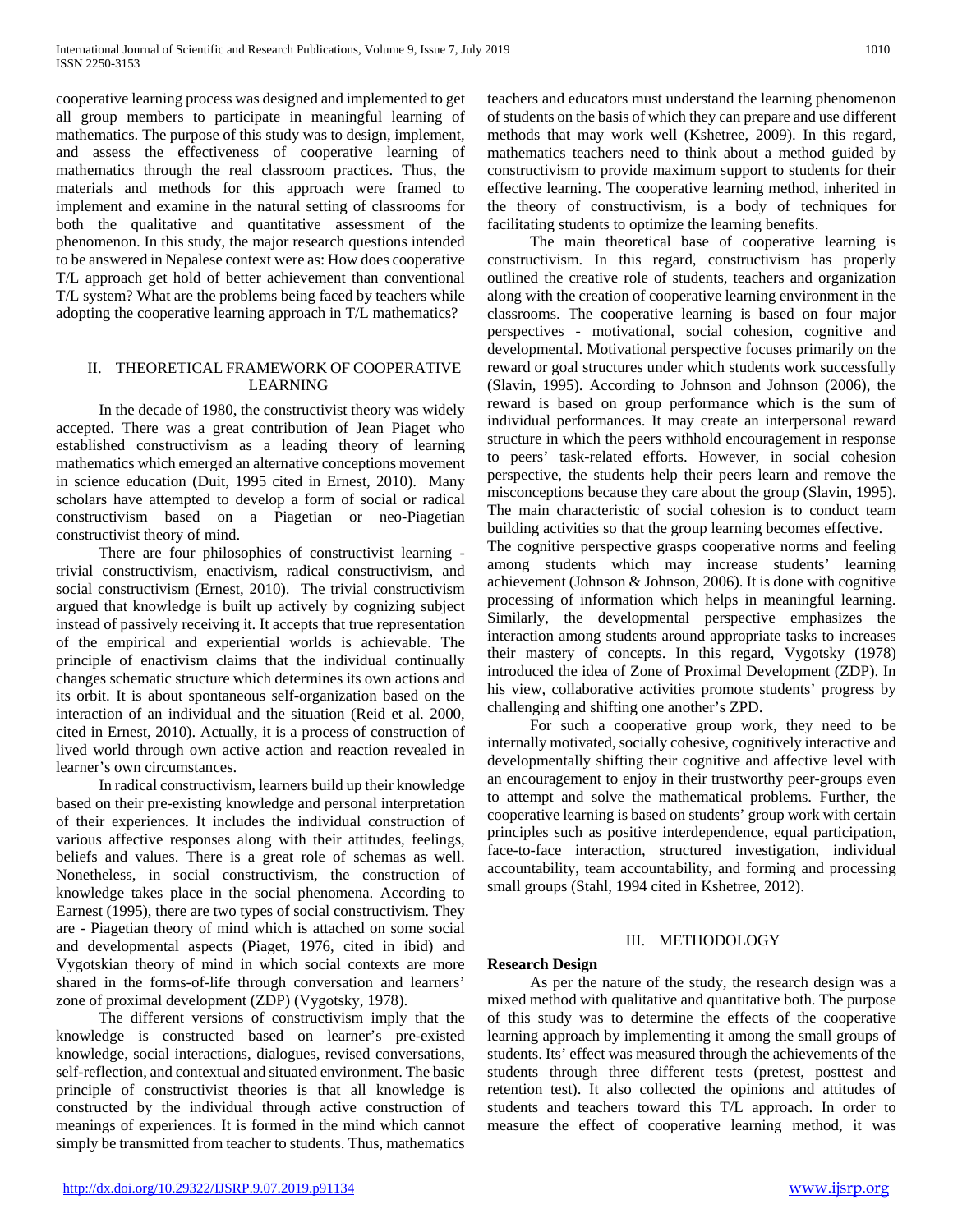compared with non-cooperative (conventional) T/L method in the classroom environment by using a quasi-experimental design.

## **Sampling**

 The study was conducted in two public schools of Kathmandu Valley. The sample schools were chosen among the ten schools by administering the pre-tests on the basis of the similar achievements made by the students in pretest. Similarly, qualification and teaching experiences of teachers along with schools' physical facilities, school environment, school management system, and SLC (School Leaving Certificate) results were also taken in to consideration while selecting the schools. Both of these public schools had 34(control group) and 40 (experimental group) numbers of sample students studying in third grade. To specify an experimental school, it was selected simple random method by a lottery system. The school of the control group has been given the name "X" whereas "Y" for the school of the experimental group. The teachers were selected based on their teaching periods in the selected grades of those schools.

## **Development of Research Tools**

 The researcher prepared the following research tools and then consulted with senior researchers, subject experts, trainers and teachers for feedback, suggestions and necessary modifications. Some of the tools were adapted from other researches with some modifications as per the need of the research.

 **Observation checklist for classroom T/L practices.** In order to maintain the norms and values of CL (Cooperative Learning) approach, it was most important to observe the attitudes, behaviors and practices of both teachers and students. Further, it was equally important to observe students' 5Es (Engage, Explore, Explain, Elaborate, and Evaluate) in their small peer groups. Thus, an observation checklist was prepared and used it by the researcher while observing classroom practices under CL approach.

 **Preparation of cooperative lesson plans.** The researcher developed cooperative-lesson plans as per the learning philosophy of cooperative T/L approach based on the models given by Ask ERIC (1994 & 1998, cited in Kshetree, 2009). For its preparation, the researcher used the textbooks of different authors of the same grade written in both Nepali and English languages. The researcher also used the curriculum, teachers' guide, subject elaboration and exercise booklet. It also followed the principles and standards of school mathematics (NCTM, 2000).

 **Construction of T/L aids**. The researcher emphasized on, as far as possible, construction of the T/L materials with no cost, low cost and from the locally available materials including creative use of already developed materials found in and around the schools. On the basis of cooperative-lesson plans, the main T/L materials developed were-- different geometrical shapes, blocks of papers, worksheets, weight boxes, vessels of liquid measurement, and different tools of length measurement such as tape, strings, graph papers etc.

 **Development of test items**. Focusing the cognitive domain of learning, the researcher developed and standardized the

examining tools. For this, he prepared the test items by using textbook, specification grid-chart, curriculum and teacher's guidebook developed and prescribed by the Curriculum Development Center (CDC). Moreover, the test items were consulted with subject experts, senior teachers and trainers. The test items included three categories of questions (knowledge for concept, comprehension for process and application for behavioral skills) as per the Bloom's Taxonomy. The test items prepared, in this way, were piloted in one of the public schools in Kathmandu district.

 Before finalizing the test items, the difficulty level of each item was analyzed and readjustment was made for very easy and very difficult items. To identify whether the students of control and experimental groups of the selected schools would be justified to implement the cooperative learning approach or not, a pretest was administered. Similarly, to see the immediate learning achievement and retention effect under the cooperative learning approach, the post-test and retention test were administered. The retention test was conducted after a month of the post-tests. The test items were parallel but different for pretest, post-test and retention test.

 **Interview guideline**. In order to collect the qualitative data regarding teaching experiences of mathematics teachers in conventional methods and classroom setting along with new T/L approach of cooperative learning, an interview guideline was prepared and administered among the mathematics teachers of the sampled schools.

 **Training for the teachers**. The teachers were provided a week-long training to understand and implement the basic principles of cooperative learning approach, develop and implement the lesson plans of CLA, use of T/L aids, and facilitate the group works. A second session of the second last day in the training was managed for a model school-visit program in one of the reputed private schools of Kathmandu valley where the childcentered learning methods were adapted with various activities conducted among the small groups of children. In the last day of the training, the trainees presented their project works of the previous days, and then they were subjected to discuss and provide feedbacks on their field observation reports.

## IV. IMPLEMENTATION OF CL APPROACH IN **SCHOOLS**

 **Administration of pretest**. A short and simple guideline was provided to them regarding the way of appearing and responding to the pretest. The time duration for the test was of 45 minutes. The main objectives of pretest were to compare the level of achievements of the students of two groups (control and experimental) and benchmark their level of learning after implementing new learning approach in the experimental group.

**Orientation for students**. In the sample schools, the researcher oriented students regarding the implementation of the new pedagogy of learning i.e. cooperative learning (CL) approach and its conduction in different modality. He interacted with them regarding the classroom setting, rules to follow along the learning steps and introducing them to a new way of learning. They were found to be happy when they knew the role of the teachers would be changed from talking and describing to listening and guiding them in small peer groups.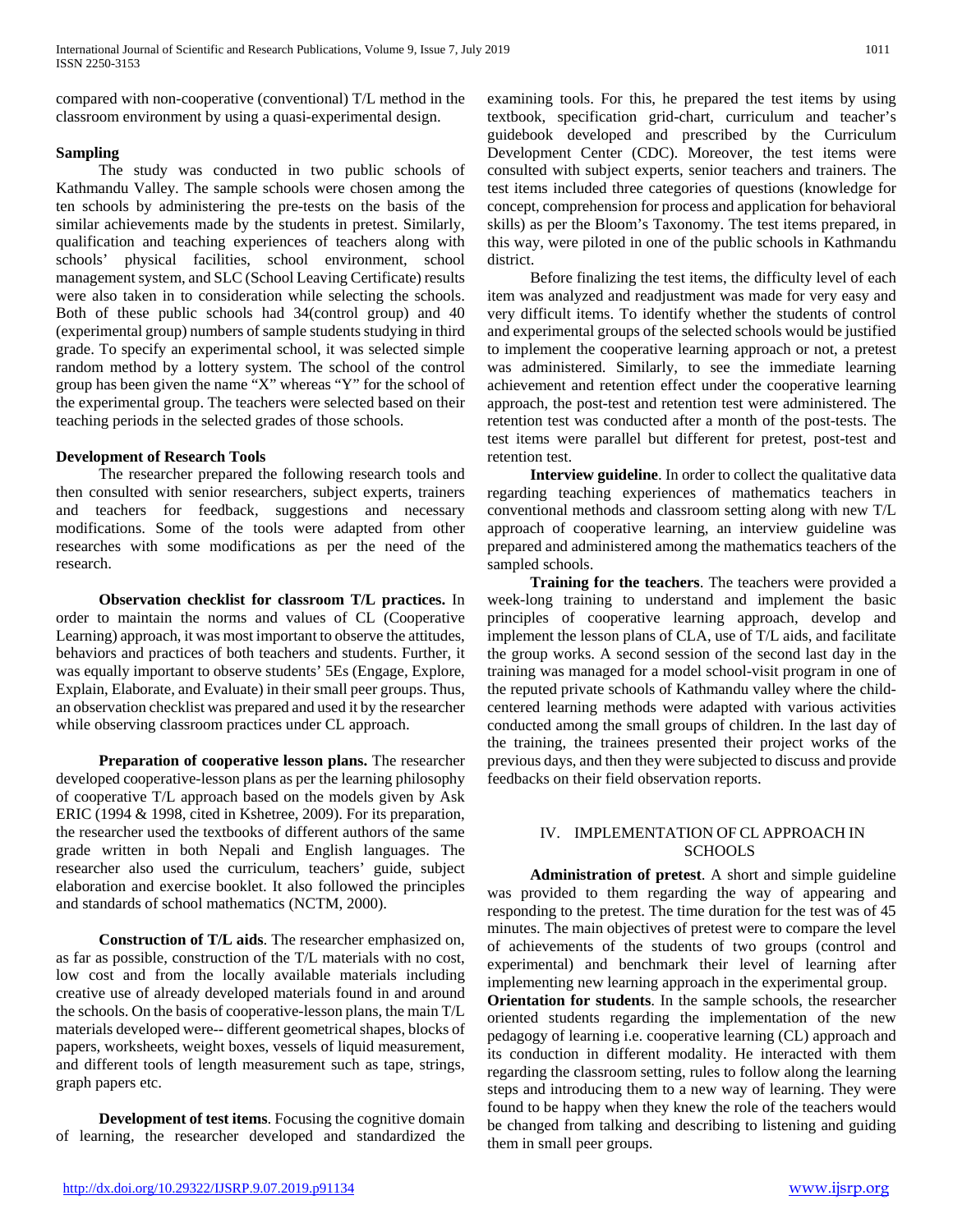**Cooperative lesson plans.** The CL treatment was given to the students of experimental group by using the cooperative lesson plans in their classrooms. The students of control groups were let to remain under as usual conventional process of teaching with similar T/L aids. In this way, two different T/L processes were going on which were evaluated by assessing their learning outcomes with the same test items. These scores were subjected to statistical analysis. The cooperative learning approach was adopted in three stages:

 *The first stage*. The teacher introduced the preliminary concept of teaching topic or any task of mathematics through either relevant open-ended question, storytelling, relating with real life situation, or any news items, etc. whilst s/he might code a few challenges faced by students with clues. The estimated time, for this session, used to be of five to ten minutes.

 *Second stage***.** The second stage was actual T/L and peer/group work stage. It went through setting/arrangement, distribution of T/L aids, working on tasks, sharing and feedbacking sessions.

 *Classroom setting:* It consisted of students' group division, sitting arrangement and distribution of T/L aids among them. After dividing the students in groups, they used to undergo for group works. The groups formed were of moderate size consisting of around four students.

 *The distribution of T/L aids:* The T/L materials, though optional, used to be distributed among the groups. It became more effective when the teacher instructed in plenary about different problems, put the T/L materials in desks/tables and allowed the students to join the desks according to their interest.

 *Five working steps:* The students went under five successive working steps (5E-Engaging, Exploring, Explaining, Elaborating and Evaluating) in peer groups with the help of four successive skills (4F- Forming, Functioning, Formulating and Fermenting) to follow up the phenomena of cooperative learning approach as suggested by Johnson & Johnson (2000).

 *Plenary session:* After spending the allocated time under the proper guidance of teacher, the groups reached the conclusion and aftermath they presented their way of doing, used strategies and formulae, findings and conclusions in plenary session. However, it was not needed after every item/activity of group work.

 *Third stage*. The students presented their group works, turn by turn, in the plenary. The peers and teacher provided the essential feedbacks if any. Moreover, the teacher reviewed the works, carried out formative evaluation, and went for briefing and debriefing, then wrapped up the class with conclusion.

 **Field works and test administration***.* The opinions were collected while visiting and working in the sample schools. The collected opinions were of cooperative-teacher, math-teachers, head teacher and other subject teachers.

 **Administration of post-test and retention test**. After the completion of the specified time of experiment, a posttest was administered by using those questions which were prepared by considering cognitive domain (knowledge, comprehension and application) and grade wise outputs specified by the CDC, Nepal. To see the retention impact of cooperative T/L approach, there was a provision of taking delayed post-test, which was conducted after a month of the completion of the experiment in both the sample schools.

## V. ANALYSIS AND INTERPRETATION OF THE DATA

 The researcher analyzed and interpreted the quantitative data of students' performance in pretest, posttest and retention test by using a SPSS (version 20) which dealt with mean, standard deviation, coefficient of variation, dependent and independent ttests. Similarly, the quantitative findings were presented in tables, diagrams, graphs and charts. The qualitative data collected with the help of checklists of observation of classroom activities and guidelines of interactions and interviews were analyzed by thematic analysis that generated major themes related to problems and challenges of implementing cooperative learning in mathematics classroom.

## **Analysis of the Data**

 The quantitative and qualitative data of the study have been analyzed and presented separately.

# **Quantitative Findings**

 The analysis and interpretation of the quantitative data was based on the marks obtained in pretest, posttest and retention test by the students. These marks were also further analyzed according to the different cognitive domains (knowledge, comprehension and application levels). The table wise data and their interpretations have been given below.

| <b>Tests (FM. 100)</b> | $X$ - School (Control Group) |       |       |                | Y - School (Experimental Group) |       |       |                |
|------------------------|------------------------------|-------|-------|----------------|---------------------------------|-------|-------|----------------|
|                        | No.                          | Mean  | S.D.  | Coeff. of Var. | No.                             | Mean  | S.D.  | Coeff. of Var. |
| Pretest                | 34                           | 27.91 | 12.03 | 0.43           | 40                              | 26.55 | 10.52 | 0.39           |
| Posttest               | 34                           | 44.56 | 14.52 | 0.33           | 40                              | 61.93 | 19.28 | 0.31           |
| Retention              | 34                           | 35.03 | 12.66 | 0.36           | 40                              | 46.97 | 14.23 | 0.30           |

Table 1. *Achievements of students in both groups in three different tests*

 It was found that the mean scores and coefficient of variations of pretests of both the groups (control and experimental) were almost similar. The mean score of control group was 27.91 with standard deviation 12.03 and coefficient of variation 0.43. Similarly, the mean score obtained by experimental group was 26.55 with standard deviation 10.52 and coefficient of variation 0.39. It showed that both the groups were found to be similar to implement the treatment.

 To measure their immediate learning outcome, there was a provision of post-test after completing the lesson activities. The researcher got the increment of mean marks from pretest 27.91 to posttest 44.56 in control group whereas in experimental group it increased to 61.93 from 26.55. The achievement made by the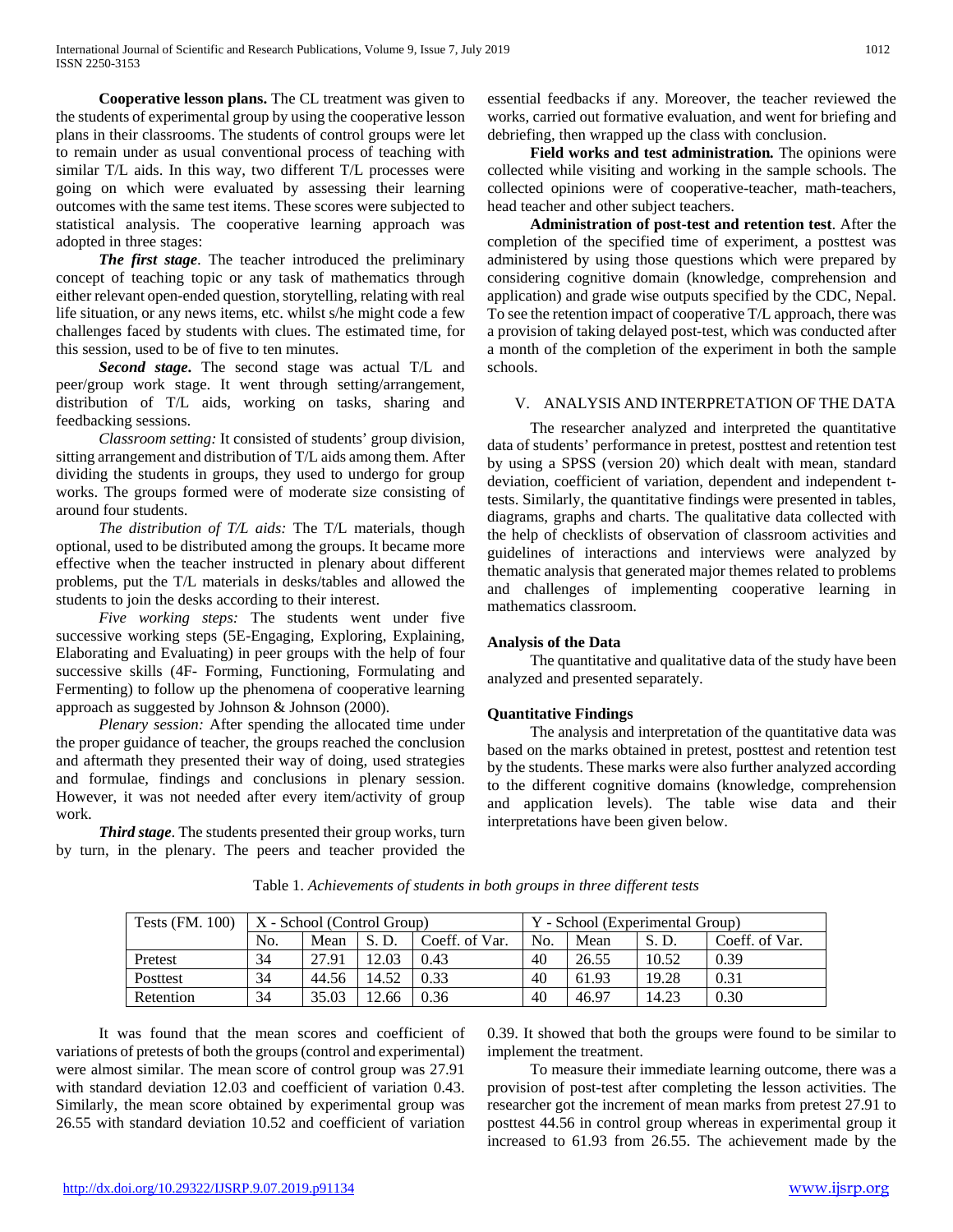students of experimental group was greater by 17.37 marks (Table 1). It showed that the learning achievement in the conventional type of teaching method was quite low compared to the cooperative learning. In addition, the coefficient of variation showed that the experimental group had more consistency in achievements than that of the control group. Though the progress in immediate learning had taken place in both the methods, a more substantiated learning achievement was found in the cooperative learning approach than in the conventional one.

 In the same way, the retention tests were also administered (after a month of the post-tests) in order to measure their effectiveness for long-term memory. Regarding their retention power, it showed a decrease in marks in both the groups. The marks of the control and experimental groups were found to be 35.03 and 46.97, respectively in the retention test (Table 1). It was

revealed that the learning achievement was found to last longer in the students of experimental group than in the control group. On the basis of coefficient of variation, the experimental group showed more consistency in the achievements as well.

 Further statistical test were administered, turn by turn, to examine the significant differences among the variables between the control and experimental groups. To see the homogeneity of two groups that was how the initial differences of mean scores existed between them, Levene's test was administered. According to Levene's test of equality of variance, the researcher found Fvalue 0.967 and the significance value 0.329. The significance value 0.329 is greater than the level of significance i.e. α-value 0.05, indicating that the groups were homogeneous (Table 2).

| Pretests                | Levene's Test for Equality of<br>Variance |            | T-test for Equality of Means |       |                 |
|-------------------------|-------------------------------------------|------------|------------------------------|-------|-----------------|
|                         |                                           | Sig. value |                              | D. f. | Sig. (2-tailed) |
| Equal variances assumed | 0.967                                     | 0.329      | 0.519                        | 72    | 0.605           |
| Equal var. not assumed  |                                           |            | 0.514                        | 66.16 | 0.609           |

 As the variances of two groups were homogeneous (equal), it was found t-value as 0.519 with significance value 0.605. The significance value was greater than the level of significance value i.e.  $\alpha = 0.05$ , so, the null hypothesis was accepted (Table 2). It meant there was no significant difference between the achievements of the students in both the groups in pretests. They can be treated as similar groups though their difference of mean marks was  $1.35$  (27.91 – 26.55) (Table 1). This difference was not large enough to challenge the null hypothesis and so, it was not significant. So, both the groups were found to be homogenous in which the investigator could apply the treatment for either of the groups.

 The study had evaluated and compared students' achievements by administering post test and retention test. Further, the net gain in learning mathematics was also obtained. The data were statistically processed and interpreted as provided below.

## **(i) Comparative Study of Posttest-scores of Both the Groups**

 The comparative study of posttests of both the groups has been depicted below in table 3.

| <b>Posttests</b>     | Levene's test for Equality of Variance | T-test for Equality of Means |                |             |                            |
|----------------------|----------------------------------------|------------------------------|----------------|-------------|----------------------------|
|                      |                                        | Sig. value                   |                |             | $\mathrm{Sig.}$ (2-tailed) |
| Equal var. assumed   | 4.58                                   |                              | $-4.3$         | $7^{\circ}$ | 0.000                      |
| Eq. var. not assumed |                                        | 0.036                        | $-4.4^{\circ}$ | 1.038       | 0.000                      |

Table 3. *Levene's test for equality of means for scores of post-tests*

 According to Levene's test of equality of variance, the researcher found F-value as 4.58 and the significance value 0.036, the latter one was smaller than the level of significance i.e. α-value 0.05, which implied that the variances of two groups were not assumed equal. So, it was taken t-value as -4.41 with significance value 0.000. The significance value was smaller than the level of significance value i.e.  $\alpha = 0.05$ , so, the null hypothesis was rejected (Table 3). It meant there was a significant difference between the achievements of the students in both the groups. The mean mark of the experimental group was 61.93, which was greater by 17.37 than that of the control group's mean marks 44.56 (Table 1). It showed that the treatment given to experimental group was found to be significant to produce immediate enhanced learning outcomes.

## **(ii) Comparative Study of Retention Test-scores of Both the Groups**

 The comparative study of retention tests of both the groups has been given below in table 4.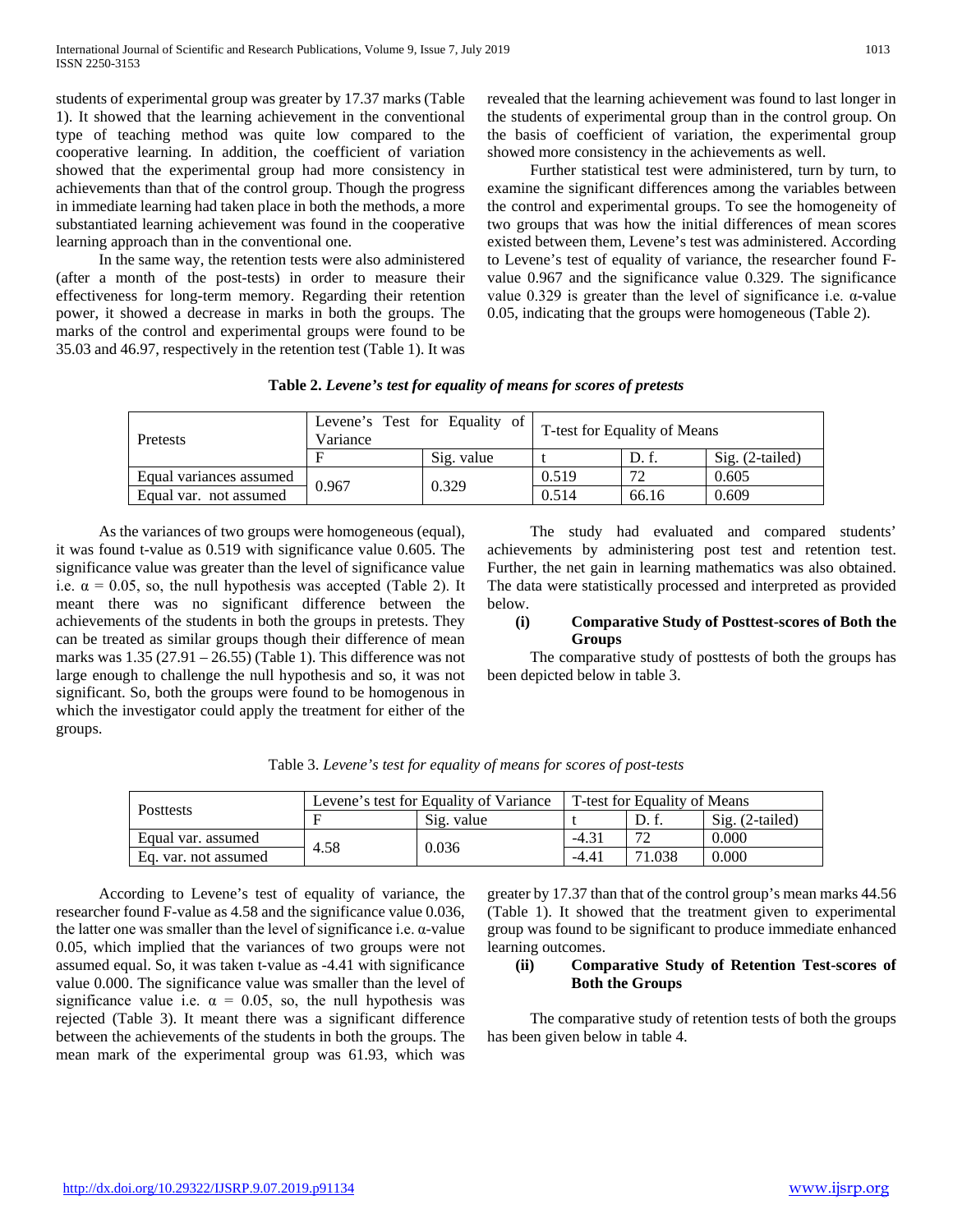|                      | Levene's test for Equality of Variance | T-test for Equality of Means |         |       |                   |
|----------------------|----------------------------------------|------------------------------|---------|-------|-------------------|
| <b>Posttests</b>     |                                        | Sig. value                   |         | D.f.  | $Sig. (2-tailed)$ |
| Equal var. assumed   |                                        |                              | $-3.78$ | 72    | 0.000             |
| Eq. var. not assumed | 0.24                                   | 0.63                         | 3.82    | 71.84 | 0.000             |

Table 4. *Levene's test for equality of means for the scores of retention tests*

 According to Levene's test of equality of variance, the researcher found F-value as 0.24. The significance value 0.63 which was greater than the level of significance i.e.  $\alpha$ -value 0.05, so, the equal variances assumed. It was found t-value as -3.78 with significance value 0.000. The significance value was smaller than  $\alpha$  = 0.05. So, it rejected the null hypothesis. It meant there was a significant difference between the achievements of the students in both the groups in the retention tests. The mean mark of the experimental group was 46.97, which was greater by 11.94 than that of the control group's mean marks 35.03 (Table 1). This implied that the treatment applied to experimental group was found to be useful for a longer memory as well. This finding

corroborates Johnson and Johnson (2006) in which they found cooperative learning activities supported students to increase their extensive thinking and explanation skills through sharing the ideas which facilitated more understanding, increased the level of reasoning and accuracy of last longer memory.

## **(iii) Comparison of Net-gain in Learning of Two Groups**

 The table 5 (a) shows that the mean score of the difference of pretest and retention test of X- School (Control group) and Y-School (Experimental group) were 7.0 and 20.4 respectively.

| Table 5(a). Scores differences of pretest and retention tests of both the groups |  |  |  |
|----------------------------------------------------------------------------------|--|--|--|
|                                                                                  |  |  |  |

| Difference of pretest $&$ retention test scores |    | Mean | Std. Deviation |
|-------------------------------------------------|----|------|----------------|
| $X - School (Control group)$                    |    |      |                |
| Y-School (Experimental group)                   | 40 | 20.4 | 8.8            |

Its significance was tested as follows.

|  |  | Table 5 (b). Independent Samples Test |  |  |
|--|--|---------------------------------------|--|--|
|  |  |                                       |  |  |

| Diff. of pretest and retention | Variance | Levene's test for Equality of | T-test for Equality of Means |       |                   |
|--------------------------------|----------|-------------------------------|------------------------------|-------|-------------------|
| test scores                    |          | Significance $(p)$            |                              | D. f. | $Sig. (2-tailed)$ |
| Eq.var. assumed<br>3.63        |          | 0.061                         | 7.641                        | 72    | 0.000             |
| Eq. var. not ass.              |          |                               | 7.909                        | 67.19 | 0.000             |

 According to Levene's test of equality of variance, the researcher found F-value as 3.63 with significance value 0.061 (Table 5b). The significance value is greater than  $\alpha$ -value 0.05 so, the researcher went for the p-value 0.000 of the row of equal variances assumed. Again, the p-value 0.000 was found to be smaller than α-value 0.05, which meant the rejection of null hypothesis. Hence, there was a significance difference in the net gain in experimental and control groups. The mean score of experimental group (20.4) was found to be significantly higher than that of control group (7.0). Thus, the researcher concluded that the effect of treatment was significantly in the favor of experimental group for net gain in learning of mathematics by using cooperative learning approach.

# VI. FINDINGS OF THE STUDY

 The quantitative and qualitative findings of the study have been presented separately.

# **Quantitative Findings**

 The statistical tools applied in this study for the analysis of the quantitative data of this study have drawn the following conclusions.

- 1. On the basis of pretest scores, the students of both the groups were found to be of same standard. After the use of cooperative learning approach, the students of experimental group were found to be significantly better in regard to their immediate learning achievements.
- 2. The statistical tool applied for retention tests implied that the treatment effect produced a longer memory in the students of experimental group than those of control group.
- 3. The students of experimental group stood significantly better than the students of control group regarding the net gain in learning.

# **Qualitative Findings**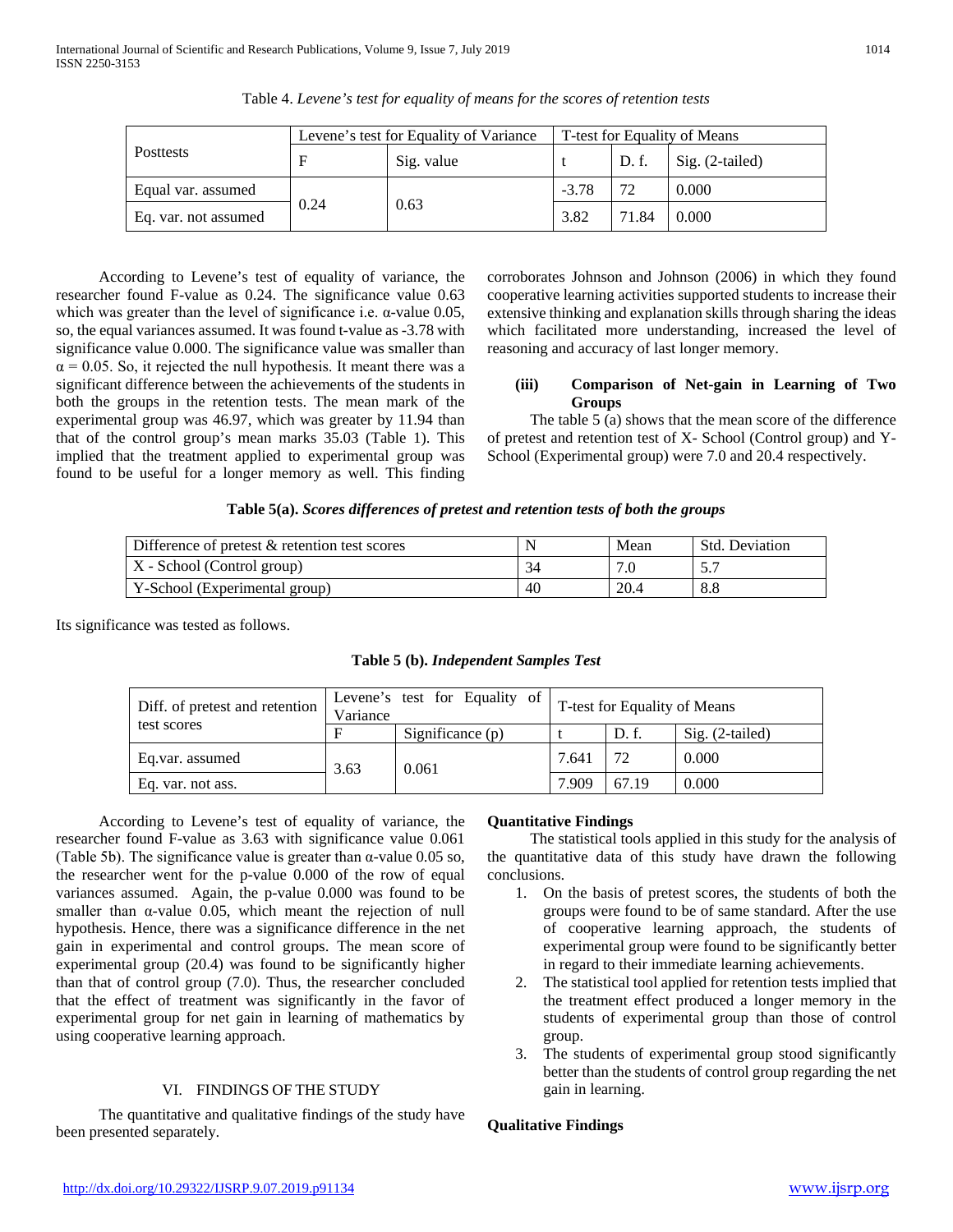In the form of qualitative data, the study incorporated the experiences, opinions and observations of students, teachers, and subject experts. These conclusions have further been analyzed and made consistent with the conclusions of review of literatures, preexisted theories and researcher's own reflections. All of these informative data and records were triangulated and verified to make the findings more consolidated.

 In order to dig out the different types of problems being faced by the cooperative teachers, according to the principle of cooperative learning approach, they were interviewed. Moreover, the interview was also administered to head teachers and other mathematics teachers. They reported that, there were big problems of classroom setting having limited space and fixed furniture, which created obstructions to have group activities. The classrooms were small without enough light, the dilapidated walls and ceilings. There was no conducive environment, no proper management of T/L materials, and no raw materials (even card boards and sheet papers, colors, scissors etc) for preparation of T/L materials. Though, the students were managed in groups by making them to sit face-to-face manner pairs of benches and desks and they were provided the materials for the period of carrying out research by the researcher.

 Similarly, there was lack of training to the teachers (if they had any trainings that were always of stereotype), low remuneration and motivation, no cooperation of school administration, no support of other colleague-teachers, teacher centric teaching where front benchers only seemed learning, other students were left isolated and inactive, examination system based on paper and pencil tests, and there was overload to teachers.

 In addition, they reported that in traditional method, the teachers could not be the good and trustworthy friend to the students, there was a communication and generation gap as well between the students and mathematics teachers. There was no availability of curricula, reference books, teachers' guides, exercise books and elaborations of the subject. The commonly adopted T/L method was lecture method without group works and project works. The teachers could not give feedbacks and comments to the students' homework. The academic culture was degrading and blaming tradition was common among the students. There were no proper mechanisms to deal with the diversity of students' background and individual difference of the students. There was a communication gap among the teachers and also with the parents. In such situation, any effective teaching learning methods along with the cooperative learning one could not work much.

# VII. REFLECTION AND DISCUSSION OVER THE RESULTS

 At the beginning of the research, I had many obstacles and challenges viz getting similar status of schools, training to the teachers, teachers used to think that the course may not be completed on time, class may not be under the control of the teacher, good students may not follow the rules, implementation of different evaluation system, right way of conducting ,different tests etc. However, all of these problems came under the shadow by virtue of CL approach and zeal of the good research. Actually, the teachers not only successfully completed the research phase, but continued using the cooperative learning approach in their

schools even after the experiment was over. At the time of taking the retention test after a month, students were found to be satisfied and they provided me the credit upon it. In this way, though, I could not generate the new theories, but all of the findings were found to be consistent with the relevant theories and literature.

 An effective learning may take place in friendship groups where the members can share their knowledge and skill without any hesitation in a cooperative group. Mathematics learning can be viewed as a social process, in which each individual learns mathematics through social interaction, meaning negotiation, and shared understanding (Vygotsky, 1978). According to Perry and Greenberg (2006, as cited in Kshetree, 2012), there are four benefits of cooperative learning approach - social, psychological, academic and assessment (evaluation of group and individual both and providing instant feedback). The cooperative learning environment is a virtue of team responsibility in learning in spite of individualistic and competitive as claimed by Johnson and Johnson (2000), and democratic behaviors as argued by Saxena (2001) who stated as in pairs; the empathetic cooperation, freedom of expression and publicity, resourcefulness and selfadministration, individual and the collective development. So, it was intuitional effort to appraise democratic norms and values in cooperative learning-approach because it was a space for connecting teachers with students, self-expression, debating and dialoguing, searching archived knowledge and learning in a structured manner. Along with these best practices, the cooperative learning system was also found to be aware of students' cultural capital as Bourdieu (1998, cited in Haralambos & Hearld, 2006) claimed, those children whose home culture is similar to the school T/L system, they can cope easily with the system and learn effectively.

 In this regard, Maria (2016) claimed that the teachers' works and culture in the post modernism reviewed that for enhancing the classroom environment for universal access to learning, strengthening cooperation, partnership, relationship between students and among colleagues the pedagogical practices of the teachers have profound effects. It makes the classroom life safer, more productive and more fulfilling for the children's lives. Usually, students are working in groups of two or more, mutually searching for understanding, solutions, meanings, and co-creating a product.

 On the basis of pretest scores, the students of both the groups were found to be of same standard. The role of cooperative learning approach was found significant in immediate learning achievement of experimental group of the students. The consistent peer interaction could have a powerful influence on academic motivation and achievement (Light & Littleton, 1999 cited in Kshetree, 2011). In the cooperative learning, it has applied rational choice theory for peer activities as stated by Adam Smith and early functional theory for their self-esteem in peer groups which positively influenced to have immediate learning. In this regard, Doise (1990) argued that the main thesis of this approach is that "...it is above all through interacting with others, coordinating his/her approaches to reality with those of others, that an individual masters new approaches" (p. 46). It showed that the high achievement of the students was as expected and consistent due to the mastery of the individuals in it while working in groups. In this case, the study also found that the treatment applied to the experimental group under the cooperative learning approach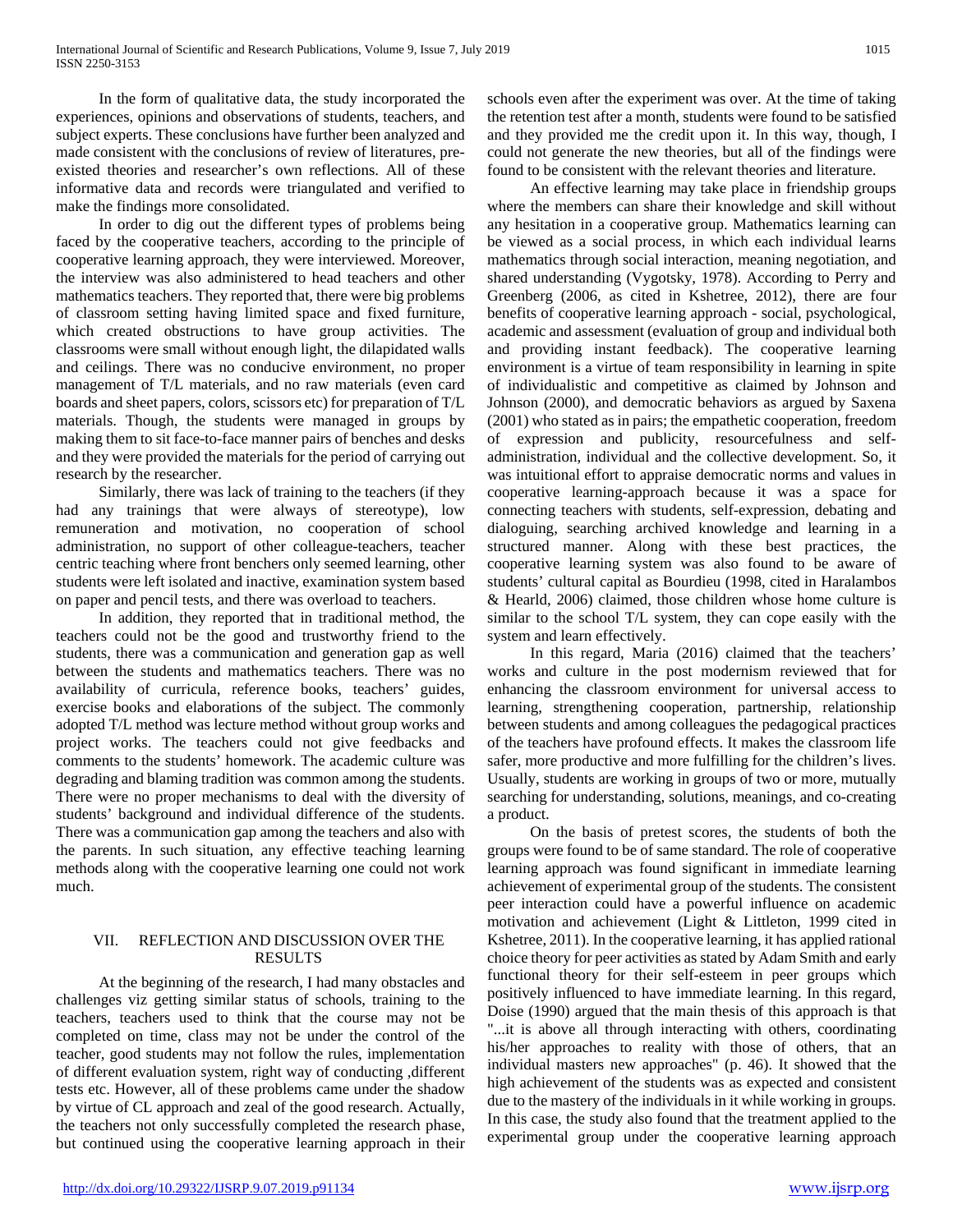worked well to raise the scores of the students significantly than the students of control group.

 The findings from the retention tests implied that the treatment effect produced a longer memory in the experimental group than in the control group. This finding is supported by Palincsar and Brown (1984) with basic reasons as talking turn by turn, listening more, reason, respect and being responsible, use of T/L materials, discussions to relate the problems to empirical methods, use of creativity, find the mathematics patterns and learning from concrete to abstract concepts of mathematics. Similarly, calling in action and do reflection, shifting from talking and describing to listening and addressing students' problems showed the tangible results of cooperative learning approach.

 Moreover, in peers, students feel comfortable to exchange their every idea, each one is clear for his/her role of action. The students in groups take their own responsibility and be activated for their identity. They learn the mathematical concepts on their own pace and methodology, they verbalize their ideas to the group that help them to develop more clear concepts. Thus, the thought process becomes fully embedded in the students' memory for a longer time. Vygotsky supports this concept by claiming that verbalization plays significant role for long term memory (Vygotsky, 1978). As an effect of treatment, the net gain in learning was found to be significant in the students of experimental group in comparison to the control group. According to Vygotsky (1978), it happens due to availability of opportunities like - more interacting, arguing, conceptualizing the problem, rich problem solving, discussing for alternative solutions so that the students extend their zone of proximal development (ZDP).

 Regarding the T/L challenges, the findings of qualitative study asserted that there was the stigma of dull students, no idea for peer education, teacher's unwillingness to take up additional responsibilities, noisy classes, ignorance, teacher dominance, and conventional assessment system. There was no support of other teachers and school staffs. It was difficult to identify sociolearning culture in the schools and classrooms. The teachers were not able to set the ground rules for peer groups, assessment of existing knowledge and attitude of the students, preparation and use of T/L aids with lesson plans. There was lack of supervision and its tools, indicators to monitor the progress, tools to interpret the experiences and narratives/anecdotal records. There was lack of leadership practice for making turn by turn group leaders, identifying inter and intra group relations/working modalities, etc. It means, the teachers and schools need to address these kinds of problems to see the full-fledged positive impacts of cooperative learning approach. However, as a result of the collective efforts, these activities were found supportive to face the challenging tasks or questions and helped moving towards applications which organized pertinent facts and ideas. Instead of being distant observers of questions and answers or problems and solutions, the students became immediate practitioners. It encouraged students to practice and develop higher order reasoning and problemsolving skills.

# VIII. CONCLUSION

 The students of control group were found to be in search of working rules and formulae to solve the problems rather than developing mathematical concepts. Teachers were supposed to be

all in all, so the students could not expose their ideas and hence they could not go beyond the instructions of the teachers as a result they compelled to follow the fixed rules. But the students of experimental group were going beyond the fixed rules. So, they were making themselves involved in learning mathematics with more enthusiasm.

 Though the students of conventional method had their own pace and strategies for learning the new concepts, but it was more revealed in the students of cooperative learning group. The learning pace, action and strategies were based upon the contemporary situation as the system of values, beliefs, norms, artifacts and symbols that had been developed by the circumstances created around it. In fact, every activity of a person was based on cause and circumstances. Therefore, the performance of experimental group could be better depending upon the environment that was created. The learning could meaningfully be taken place through their direct involvement in the cooperation of colleagues rather than the teachers' instructions. Students felt comfortable to be corrected in the group rather than in plenary with the supervision of teachers. The T/L system required a liberating experience in which the student explored, created, used his/her initiatives and judgment and freely developed his/her talents to the full potential. Further, it promoted the self-participation, cooperation, coexistence and harmonization among the peer groups.

 The study showed that the students of cooperative learning were found to be more forward, sharing, valuing to colleagues, interactive, trying for hard problems, discussing, and happy to contribute in the group. Moreover, they seemed to come out of any kinds of shyness, nervousness and mathematics phobia. The students of cooperative group were found to be in search of some kinds of drawing or tools to handle their mathematical problems. The passive students started to be actively involved in learning process with own interest when they were learning with demonstrations with scissors, papers, cubes, blocks, open ended questions, etc.

 It was found that mathematical understanding was supported by classroom friendly behavior, communication, connections and decision-making in team. The simple trial and error method as Thorndike's learning theory was also found to be popular in the working groups. Also, teachers and students worked together and created conducive environment in their cooperative classroom. The discussion part of this study showed that the students of experimental group were significantly handling the situation and demonstrating the problem-solving skills.

 The teacher was found to be more aware towards students' abilities when they worked in small groups. In the similar manner NCTM (2000) declared that while closely working with the students, it gives the teacher insight into problem-solving abilities. The teacher solicits students' ideas about how the problems might be solved and then gives the students time to solve the problems. As the teacher reflects on the strengths and ideas offered by the students, his/her expectations generally change. The classroom where thoughts were accepted, ideas were investigated, and meaningful problems were solved. The teacher used to think that students lack the necessary skills to work in-group activities, but the cooperative learning approach disproved it. As Ong and Yeam (2000, as cited in Kshetree, 2012) argued teacher taught the